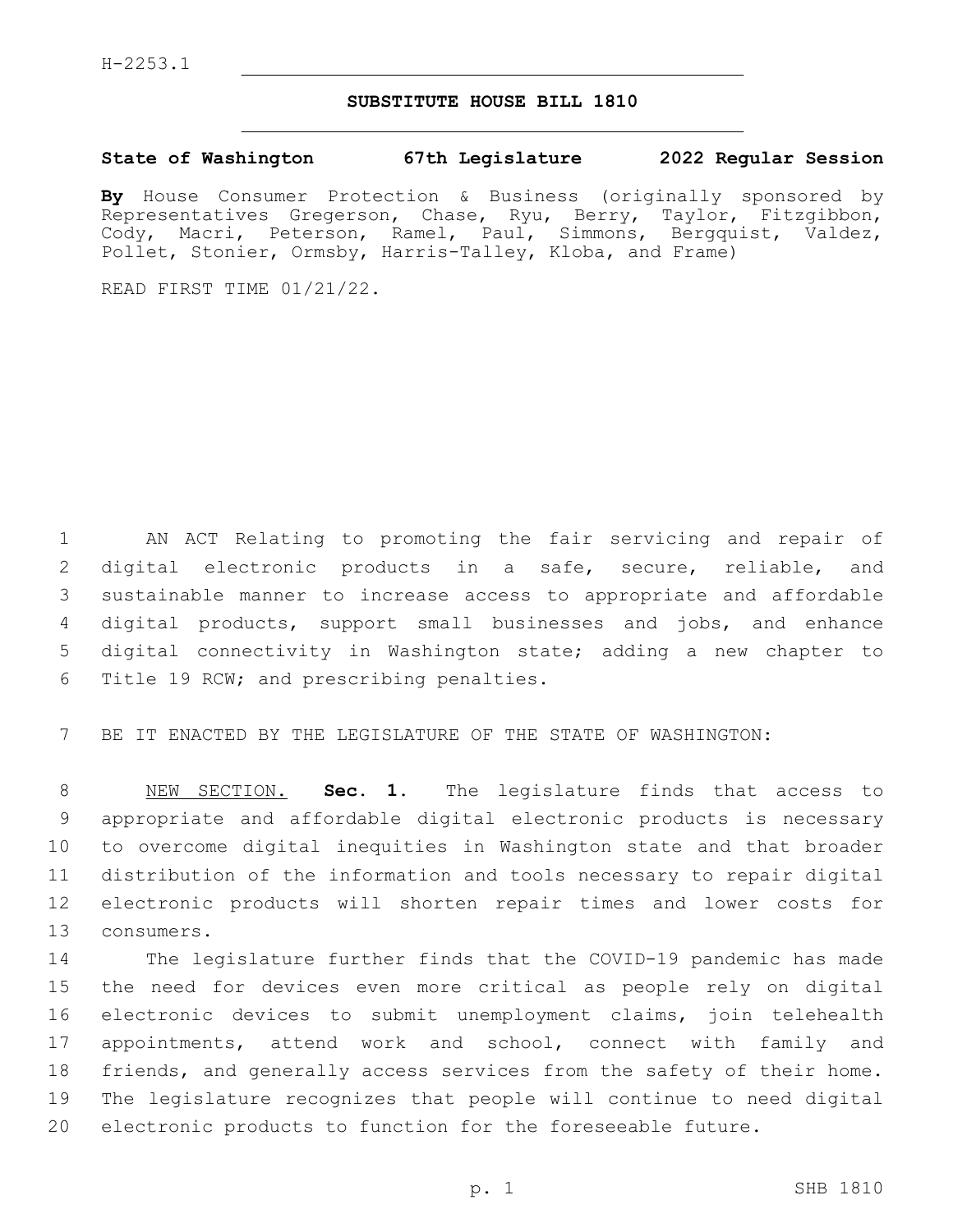The legislature further finds that low-income and black Washingtonians face disproportionate barriers to accessing internet in their homes. Recent census household pulse survey data shows that a computer is rarely or never available for children's educational use in 59 percent of households experiencing poverty and 80 percent of black households in Washington state. Also, electronic product manufacturer shops or licensed repair shops can often be in urban areas, requiring rural consumers to travel long distances for repair.

 The legislature further finds that independent repair businesses provide an important source of employment and contribute to a competitive repair market. In addition, these small business employees can more safely repair devices when appropriate parts and 13 information are readily accessible.

 The legislature further finds that digital electronic products are comprised of precious metals that are finite and unnecessary 16 early disposal can be avoided with proper repair.

 Therefore, the legislature intends to broaden access to the information and tools necessary to repair digital electronic products in a safe, secure, reliable, and sustainable manner, thereby increasing access to appropriate and affordable digital electronic products, supporting small businesses and jobs, and making it easier for all residents of Washington state to connect digitally.

 NEW SECTION. **Sec. 2.** The definitions in this section apply throughout this chapter unless the context clearly requires otherwise.

 (1) "Authorized repair provider" means a person or business that has an arrangement for a definite or indefinite period with an original manufacturer, in which the original manufacturer grants to a person or business a license to use a trade name, service mark, or related characteristic for the purposes of offering repair services 31 under the name of the original manufacturer.

 (2) "Digital electronic product" means a desktop computer, laptop computer, tablet computer, cell phone, or smart phone containing a microprocessor and originally manufactured for distribution and sale in the United States for general consumer purchase.

 (3) "Documentation" means any manual, diagram, reporting output, service code description, schematic, if applicable, or other guidance or information, or its equivalent, which is made available by an original manufacturer to an authorized repair provider and that is

p. 2 SHB 1810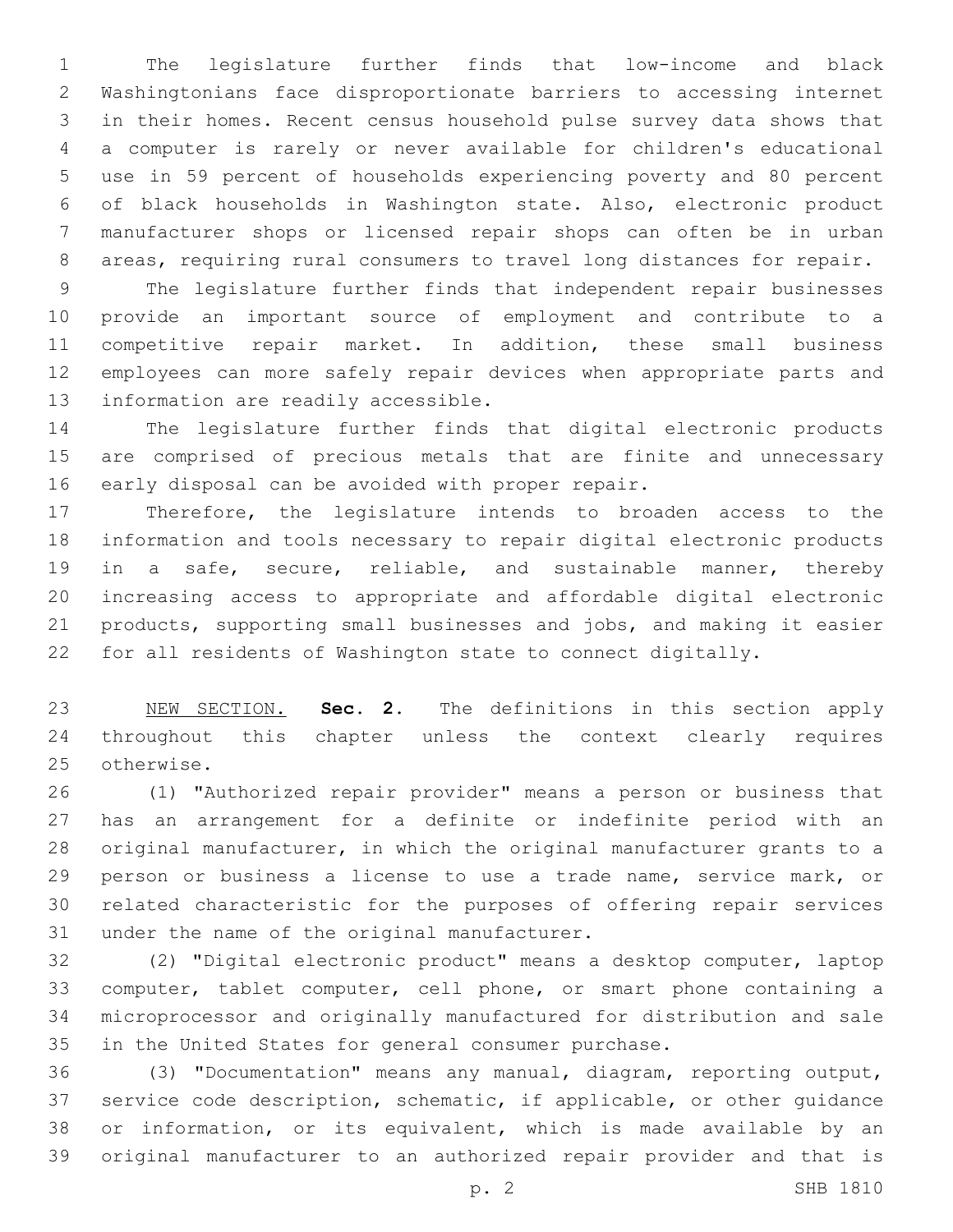intended for use in providing the services of diagnosis or repair of 2 digital electronic equipment.

 (4) "Embedded software" means any programmable instructions provided on firmware delivered with the digital electronic product for the purposes of product operation, including all relevant patches and fixes made by the original manufacturer for this purpose including, but not limited to, synonyms "basic internal operating system," "internal operating system," "machine code," "assembly 9 code, " "root code, " and "microcode."

 (5) "Fair and reasonable terms" means an equitable price in light of relevant factors including, but not limited to:

 (a) The net cost to the authorized repair provider for documentation, parts and tools obtained from an original manufacturer, less any discounts, rebates, or other incentive 15 programs;

 (b) The cost to the original manufacturer for preparing and distributing the documentation, parts and tools, excluding any research and development costs incurred in designing and implementing, upgrading, or altering the software or product, but including amortized capital costs for the preparation and distribution of the documentation, parts and tools;

 (c) The price charged by other original manufacturers for similar 23 documentation, parts and tools;

 (d) The price charged by original manufacturers for similar documentation, parts and tools prior to the launch of original 26 manufacturer websites;

 (e) The ability of aftermarket technicians or shops to afford the 28 documentation, parts and tools;

 (f) The means by which the documentation, parts and tools is 30 distributed:

 (g) The extent to which the documentation, parts and tools is used, which includes the number of users, and frequency, duration, 33 and volume of use; and

(h) Inflation.34

 (6) "Firmware" means a software program or set of instructions programmed on a hardware device to allow the device to communicate 37 with other computer hardware.

 (7) "Independent repair provider" means a person or business operating in this state that is not affiliated with an original manufacturer or an original manufacturer's authorized repair

p. 3 SHB 1810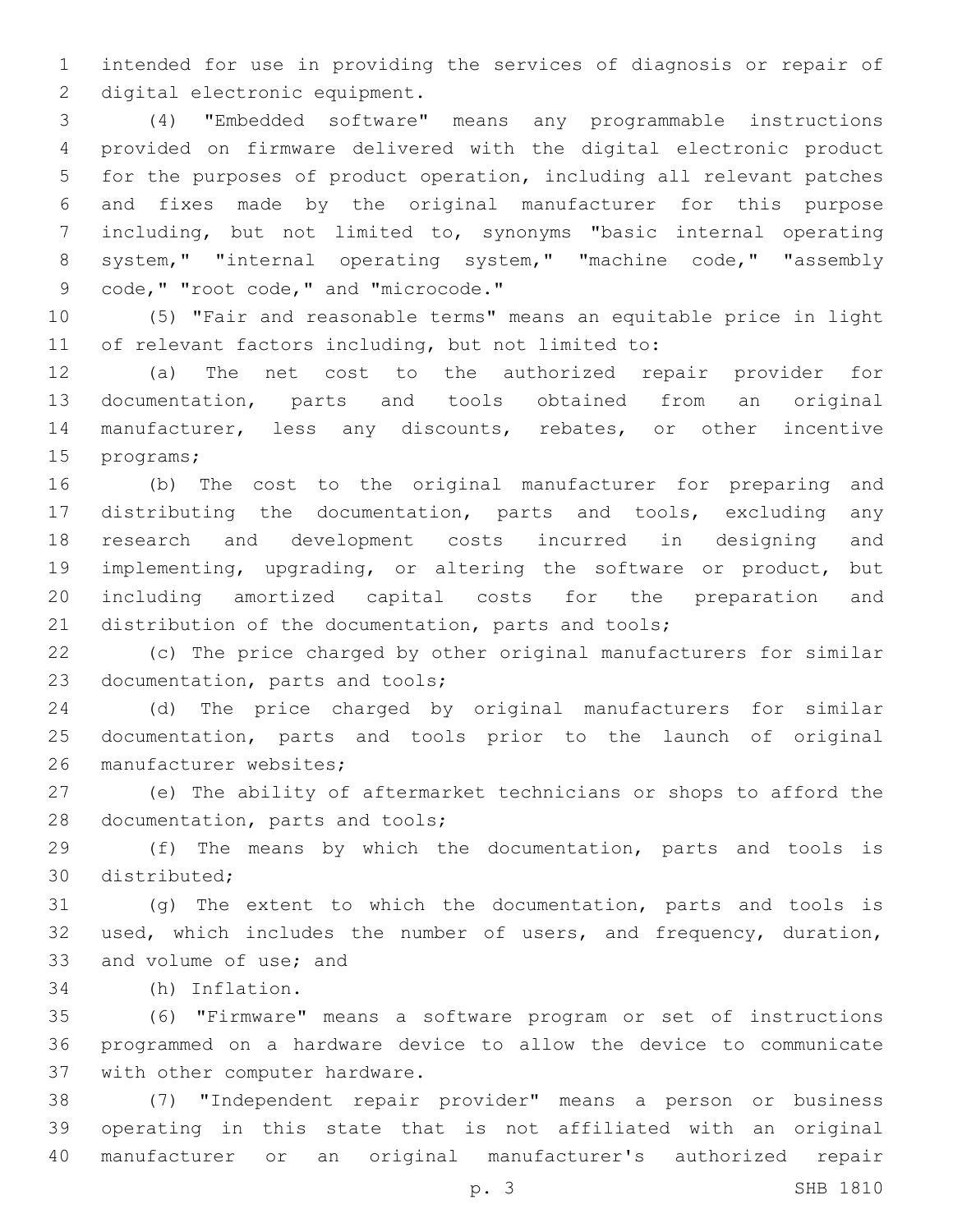provider, which is engaged in the diagnosis, service, maintenance, or repair of digital electronic products and which possesses a repair certification. However, for the purposes of this section, an original manufacturer may be considered an independent repair provider for purposes of those instances when such an original manufacturer engages in the diagnosis, service, maintenance, or repair of equipment that is not affiliated with the original manufacturer and 8 obtains and maintains the required certification.

 (8) "Medical device" means an instrument, apparatus, implement, machine, contrivance, implant, or other similar or related article, including a component part, or accessory, as defined in the federal food, drug, and cosmetic act (21 U.S.C. Sec. 321(h)), as amended, that is intended for use in the diagnosis of disease or other 14 conditions, or in the cure, mitigation, treatment, or prevention of 15 disease, in humans or other animals.

 (9)(a) "Motor vehicle" means any vehicle that is designed for transporting persons or property on a street or highway and is certified by the motor vehicle manufacturer under all applicable federal safety and emissions standards and requirements for 20 distribution and sale in the United States.

(b) Motor vehicle does not include:

22 (i) A motorcycle; or

 (ii) A recreational vehicle or manufactured home equipped for 24 habitation.

 (10) "Motor vehicle dealer" means any person or business who, in the ordinary course of business, is engaged in the business of selling or leasing new motor vehicles to a person or business pursuant to a franchise agreement, who has obtained a license under the motor vehicle industry regulation act, and who is engaged in the diagnosis, service, maintenance, or repair of motor vehicles or motor vehicle engines pursuant to such a franchise agreement.

 (11) "Motor vehicle manufacturer" means any person or business engaged in the business of manufacturing or assembling new motor vehicles.34

 (12) "Nonroad engine" means an internal combustion engine, including the fuel system, that is not: (a) Used in a motor vehicle or a vehicle used solely for competition; or (b) subject to the standards of performance for new stationary sources or the emissions standards for new motor vehicles or new motor vehicle engines promulgated under the clean air act, (42 U.S.C. Secs. 7411 and 7521).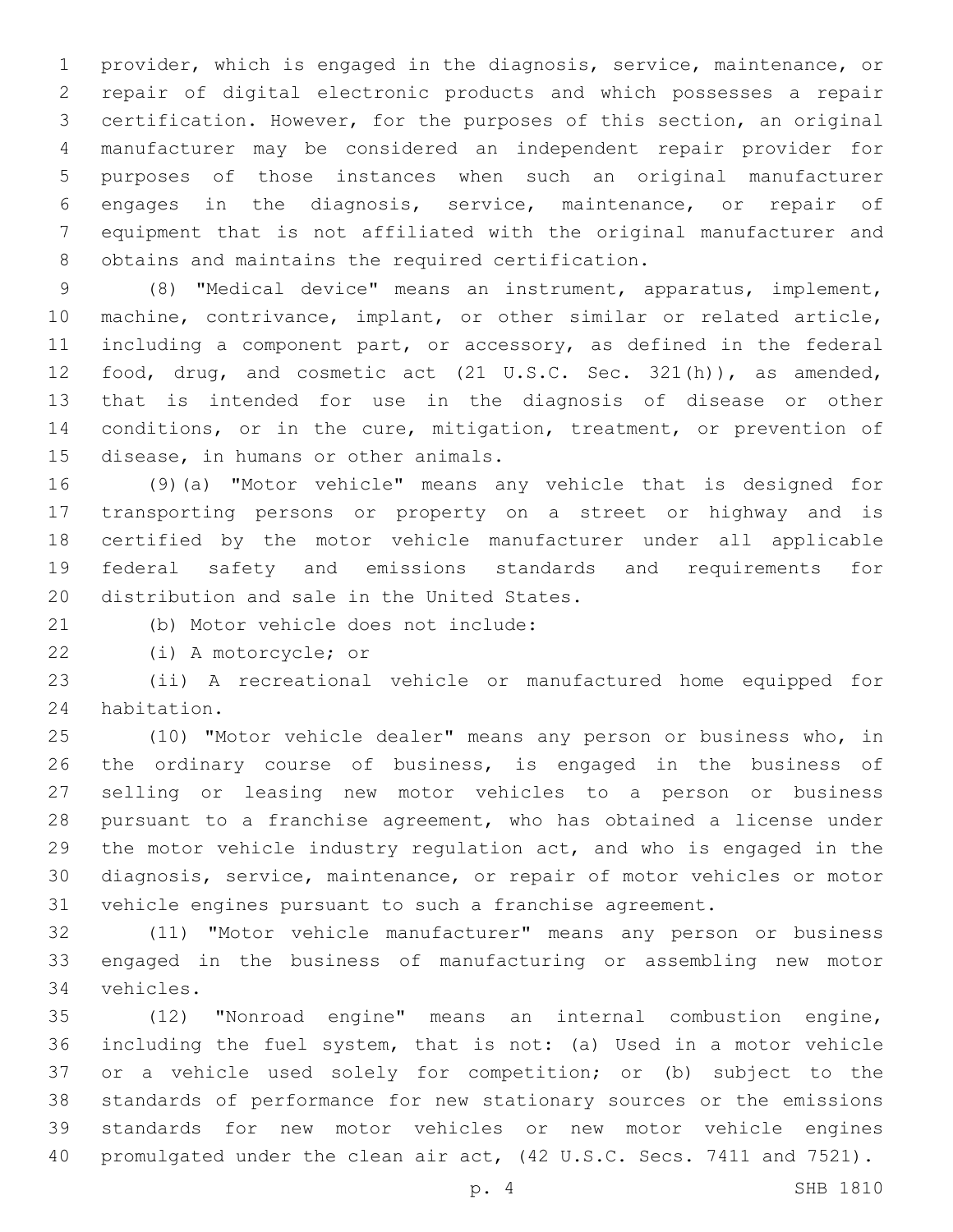(13) "Nonroad engine, nonroad equipment, or nonroad vehicle dealer" means any person who is engaged in the sale or the distribution of new nonroad engines, new nonroad equipment, or new 4 nonroad vehicles to the ultimate purchaser.

 (14) "Nonroad engine, nonroad equipment, or nonroad vehicle manufacturer" means any person engaged in the manufacturing or assembling of new nonroad engines, new nonroad equipment, or new nonroad vehicles, or importing such engines, equipment, or vehicles for resale, or who acts for and is under the control of any such person in connection with the distribution of new nonroad engines, new nonroad equipment, or new nonroad vehicles, but does not include any dealer with respect to new nonroad engines, new nonroad equipment, or new nonroad vehicles received by the dealer in 14 commerce.

 (15) "Nonroad equipment" means equipment that is powered by a nonroad engine and that is not a motor vehicle, a vehicle used solely 17 for competition, or a nonroad vehicle.

 (16) "Nonroad vehicle" means a vehicle that is powered by a nonroad engine and that is not a motor vehicle or a vehicle used 20 solely for competition.

 (17) "Original manufacturer" means a person or business who, in the ordinary course of its business, is engaged in the business of selling or leasing new digital electronic products that are manufactured by that person or business to consumers or other end users, and is engaged in the diagnosis, service, maintenance, or 26 repair of that product.

 (18) "Owner" means a person or business who owns or leases a digital electronic product purchased or used in this state.

 (19) "Part" or "service part" means any replacement part, either new or used, or its equivalent, which is made available by the original manufacturer to an authorized repair provider for purposes of effecting repair of the original manufacturer's digital electronic 33 equipment.

 (20) "Remote diagnostic" means any remote data transfer function between a digital electronic product and the provider of repair services, including for the purposes of remote diagnostics, settings 37 controls, or location identification.

 (21) "Repair certification" means a valid and up to date certification issued by an appropriate third-party certification entity, which certifies that the repair provider possesses the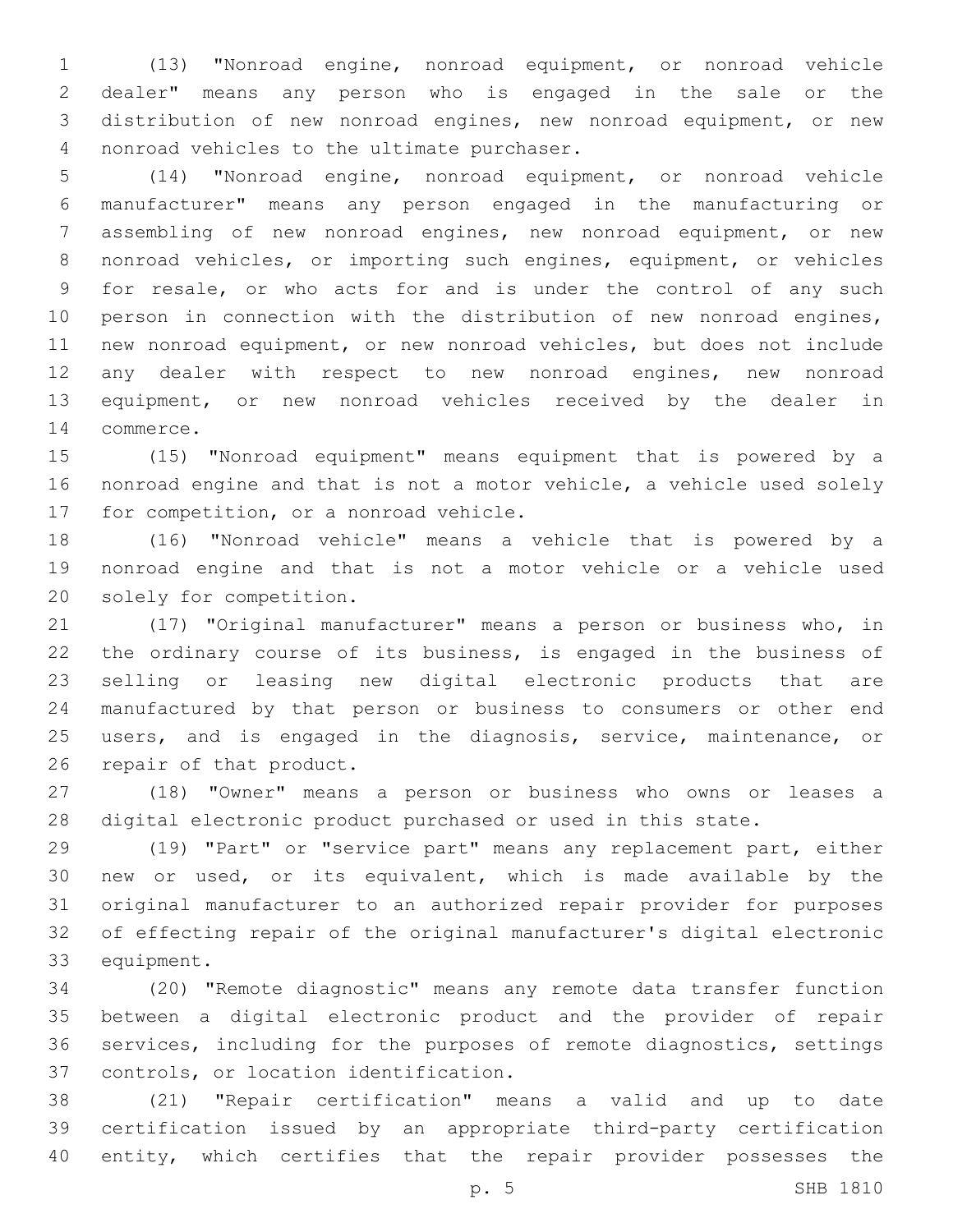technical competence and financial assurance necessary for the performance of safe, secure, and reliable repair of digital electronic products to which the certification applies. Eligible certifications include CompTIA's A+ certification, CTIA's wireless industry service excellence certification, additional certifications deemed eligible by the original equipment manufacturer, and additional certifications established as eligible by the department 8 of commerce.

 (22) "Stationary engine" means an internal combustion engine that is not used in a motor vehicle, a vehicle used solely for competition, a nonroad vehicle, or nonroad equipment.

 (23) "Stationary engine or stationary equipment dealer" means any person who is engaged in the sale or the distribution of new stationary engines or new stationary equipment to the ultimate 15 purchaser.

 (24) "Stationary engine or stationary equipment manufacturer" means any person engaged in the manufacturing or assembling of new stationary engines or new stationary equipment, or importing such engines or equipment for resale, or who acts for and is under the control of any such person in connection with the distribution of new stationary engines or new stationary equipment, but does not include any dealer with respect to new stationary engines or new stationary 23 equipment received by the dealer in commerce.

 (25) "Stationary equipment" means equipment that is powered by a 25 stationary engine and that is not a motor vehicle, a vehicle used solely for competition, a nonroad vehicle, or nonroad equipment.

 (26) "Tool" means any software program, hardware implement, or other apparatus, or its equivalent, which is made available by an original manufacturer to an authorized repair provider, and that is used for diagnosis, or repair of the original manufacturer's digital electronic equipment, including software or other mechanisms that provision, program, or pair a new part, calibrate functionality, or perform any other function required to bring the product back to 34 fully functional condition.

 (27) "Trade secret" means anything tangible or intangible or electronically stored or kept that constitutes, represents, evidences, or records intellectual property, including secret or confidentially held designs, processes, procedures, formulas, inventions, or improvements, or secret or confidentially held scientific, technical, merchandising, production, financial,

p. 6 SHB 1810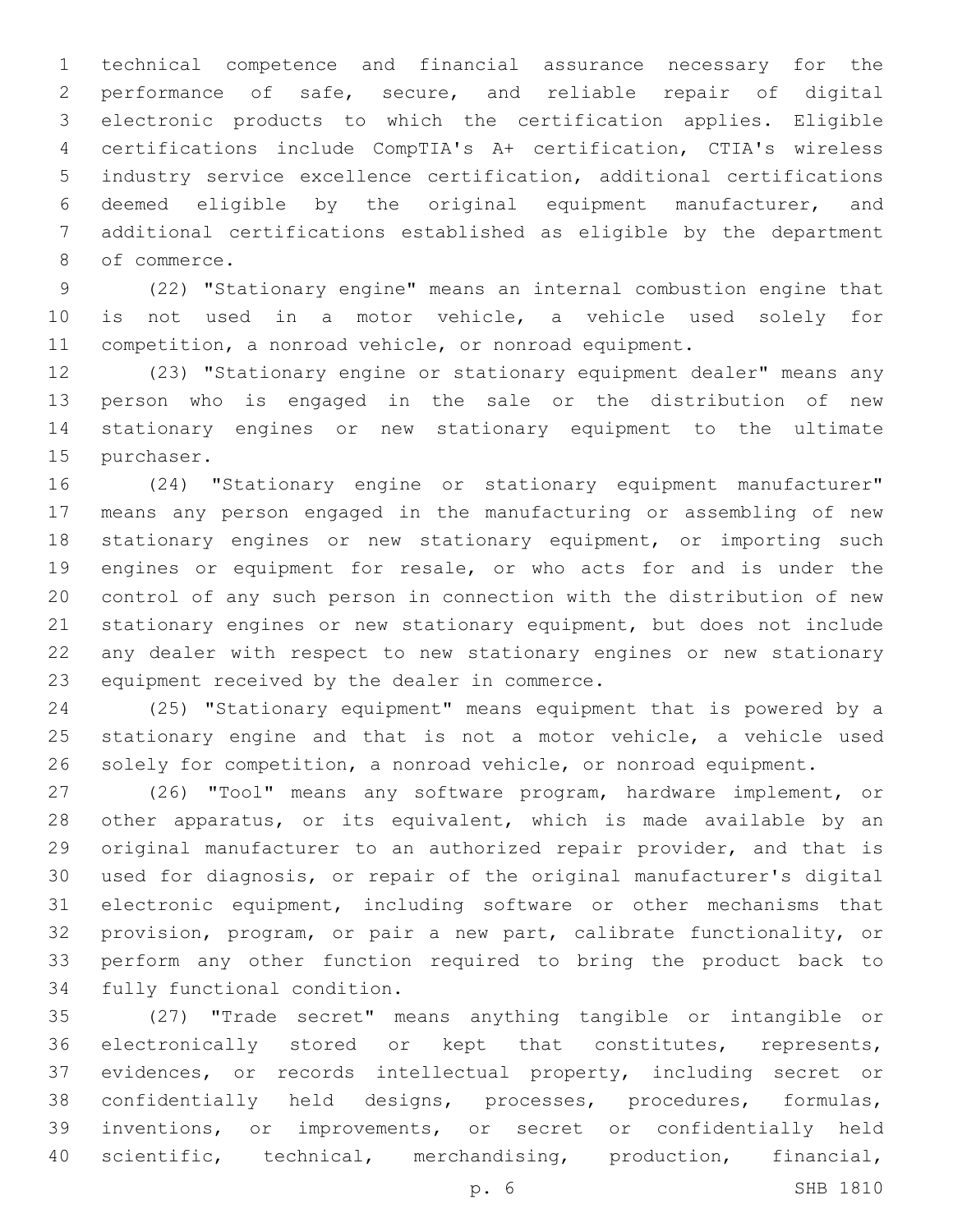business, or management information, or any other trade secret as defined in 18 U.S.C. Sec. 1839, as that section existed on January 1, 3 2017.

 NEW SECTION. **Sec. 3.** (1) Original manufacturers of digital electronic products sold in Washington state must make available:

 (a) To independent repair providers of digital electronic products manufactured by the original manufacturer the documentation, parts and tools, including corrections to embedded software, and safety and security patches on fair and reasonable terms that the original manufacturer makes available to its authorized repair 11 provider, effective January 1, 2023; and

 (b) For purchase by the owner, documentation, parts, tools, inclusive of any updates to the embedded software of the equipment or 14 parts, upon fair and reasonable terms, except where the diagnosis, maintenance, or repair of such products presents a reasonably foreseeable risk of property damage or personal injury, effective 17 January 1, 2024.

 (2) Nothing in this section requires the original manufacturer to sell service parts if the service parts are no longer available to the authorized repair provider of the original manufacturer.

 (3) Any original manufacturer that sells any documentation, parts, or tools to any independent repair provider in a format that is standardized with other original manufacturers, and on terms and conditions more favorable than the manner and the terms and conditions pursuant to which the authorized repair provider obtains the same diagnostic, service, or repair documentation, is prohibited from requiring any authorized repair provider to continue purchasing diagnostic, service, or repair documentation in a proprietary format, unless the proprietary format includes diagnostic, service, or repair documentation or functionality that is not available in such a 31 standardized format.

 (4)(a) Each original manufacturer of digital electronic products sold or used in the state must make available for purchase by independent repair providers all documentation, parts, and tools that the original manufacturer makes available to its own authorized 36 repair providers.

 (b) Each original manufacturer must offer tools for sale to independent repair providers upon fair and reasonable terms. Each original manufacturer that provides tools has fully satisfied its

p. 7 SHB 1810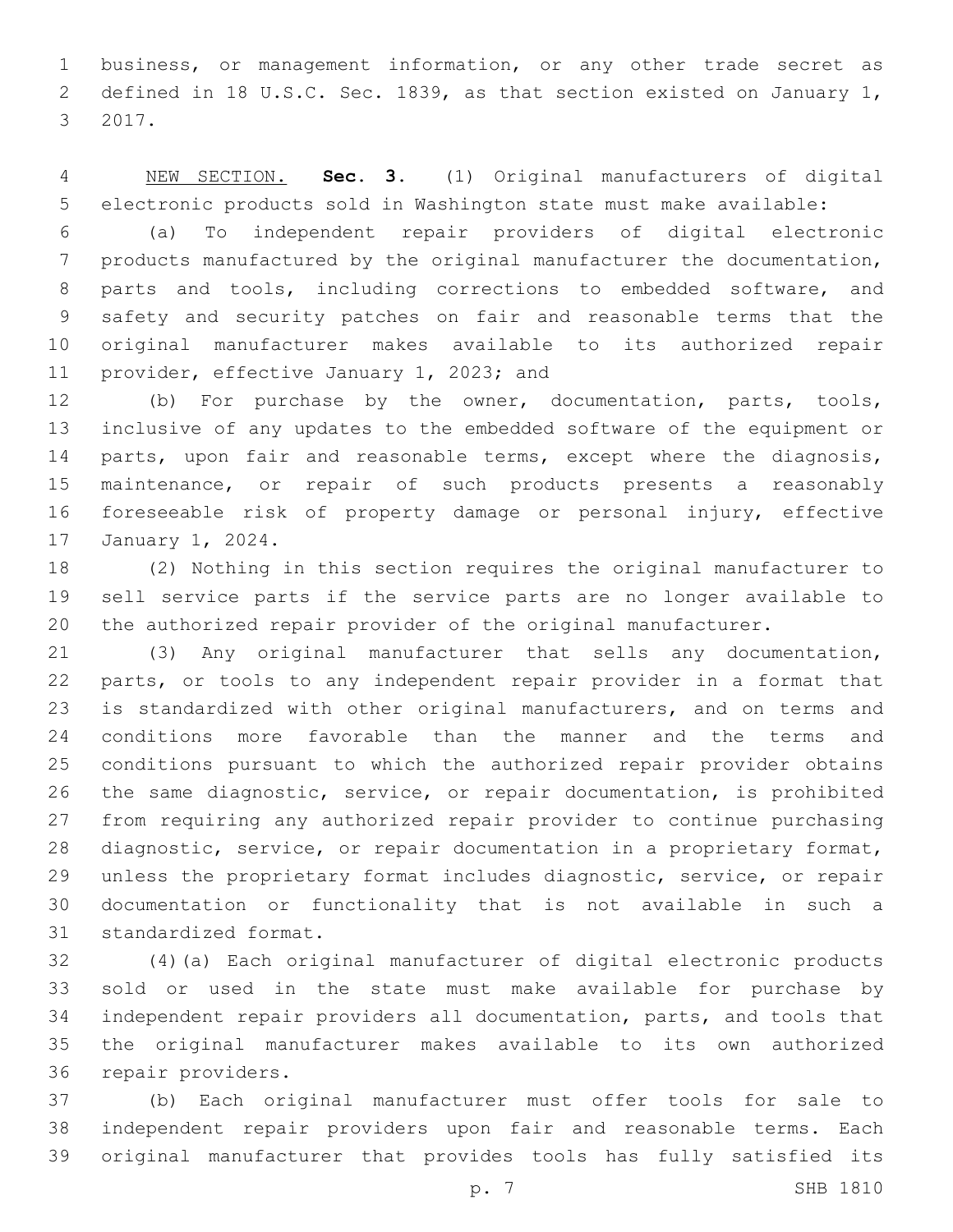obligations under this section and thereafter is not responsible for 2 the content and functionality of such tools.

 (5) Original manufacturer equipment or parts sold or used in this state for the purpose of providing security-related functions may not exclude diagnostic, service, and repair information necessary to reset a security-related electronic function from information provided to owners and independent repair facilities. If excluded under this subsection, the information necessary to reset an immobilizer system or security-related electronic module may be obtained by owners and independent repair facilities through the 11 appropriate secure data release systems.

 NEW SECTION. **Sec. 4.** (1) Nothing in this chapter may be construed to require an original manufacturer to divulge a trade secret.

 (2) Notwithstanding any law or rule to the contrary, no provision in this chapter may be read, interpreted, or construed to abrogate, 17 interfere with, contradict, or alter the terms of any agreement executed and in force between an authorized repair provider and an original manufacturer including, but not limited to, the performance or provision of warranty or recall repair work by an authorized repair provider on behalf of an original manufacturer pursuant to such an authorized repair agreement, except that any provision in such an authorized repair agreement that purports to waive, avoid, restrict, or limit an original manufacturer's compliance with this 25 section is void and unenforceable.

 (3) Nothing in this chapter may be construed to require original manufacturers or authorized repair providers to provide an independent repair provider access to nondiagnostic and repair information by an original manufacturer to an authorized repair provider pursuant to the terms of an authorizing agreement.

 NEW SECTION. **Sec. 5.** (1) Original manufacturers shall not be liable for repairs provided by independent repair providers, including damage to digital electronic products that occur during repairs conducted by independent repair providers, including any indirect, incidental, special, or consequential damages; any loss of data, privacy, or profits; or any inability to use, or reduced functionality of the digital electronic products resulting from repair.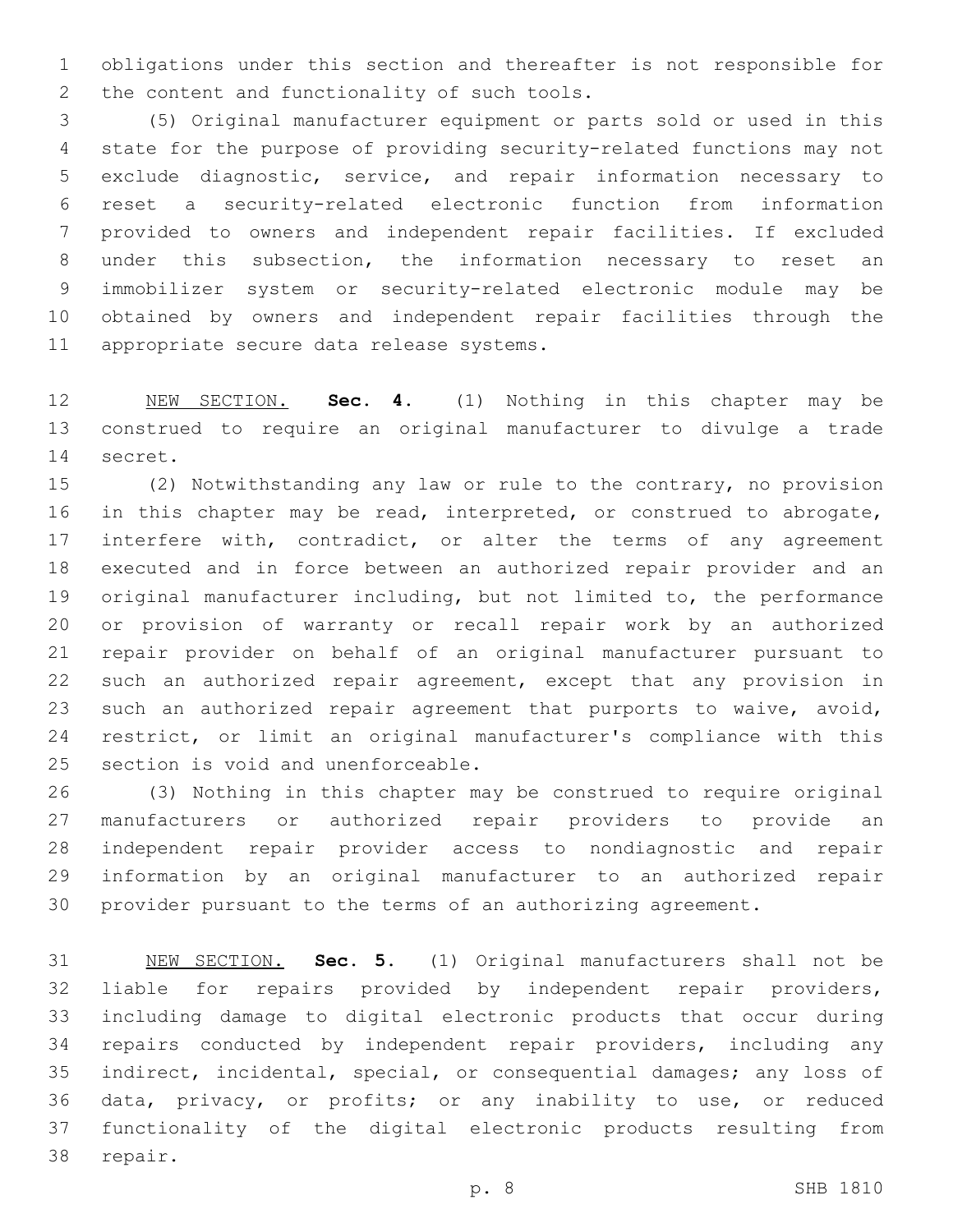(2) The original manufacturer does not warrant any repairs 2 provided by independent repair providers.

 NEW SECTION. **Sec. 6.** (1) Nothing in this chapter applies to motor vehicle manufacturers, any product or service of a motor vehicle manufacturer, or motor vehicle dealers.

(2) Nothing in this chapter applies to:6

 (a) Nonroad engine, nonroad equipment, or nonroad vehicle manufacturers, any product or service of a nonroad engine, nonroad equipment, or nonroad vehicle manufacturer, or nonroad engine, 10 nonroad equipment, or nonroad vehicle dealers; or

 (b) Stationary engine or stationary equipment manufacturers, any product or service of a stationary engine or stationary equipment 13 manufacturer, or stationary engine or stationary equipment dealers.

 (3)(a) Nothing in this chapter applies to manufacturers or distributors of a medical device as defined in the federal food, drug, and cosmetic act (21 U.S.C. Sec. 301 et seq.) or a digital electronic product or software manufactured for use in a medical setting including diagnostic, monitoring, or control equipment or any 19 product or service that they offer. For the purposes of this chapter, "medical setting" includes, but is not limited to, acute care hospitals, long-term care facilities, such as nursing homes or skilled nursing facilities, physicians' offices, urgent care centers, outpatient clinics, home settings where health care is provided at home by or at the direction of licensed health care providers, emergency medical services, and specific sites within nonhealth care settings where health care is routinely delivered, such as a medical 27 clinic embedded within a school.

 (b) A digital electronic product otherwise subject to the provisions of this chapter is not considered a medical device or considered manufactured for use in a medical setting by virtue of its ability to be used in conjunction with a medical device or with a digital electronic product or software manufactured for use in a 33 medical setting.

 NEW SECTION. **Sec. 7.** (1) The legislature finds that the practices covered by this chapter are matters vitally affecting the public interest for the purpose of applying the consumer protection act, chapter 19.86 RCW. A violation of this chapter is not reasonable in relation to the development and preservation of business and is an